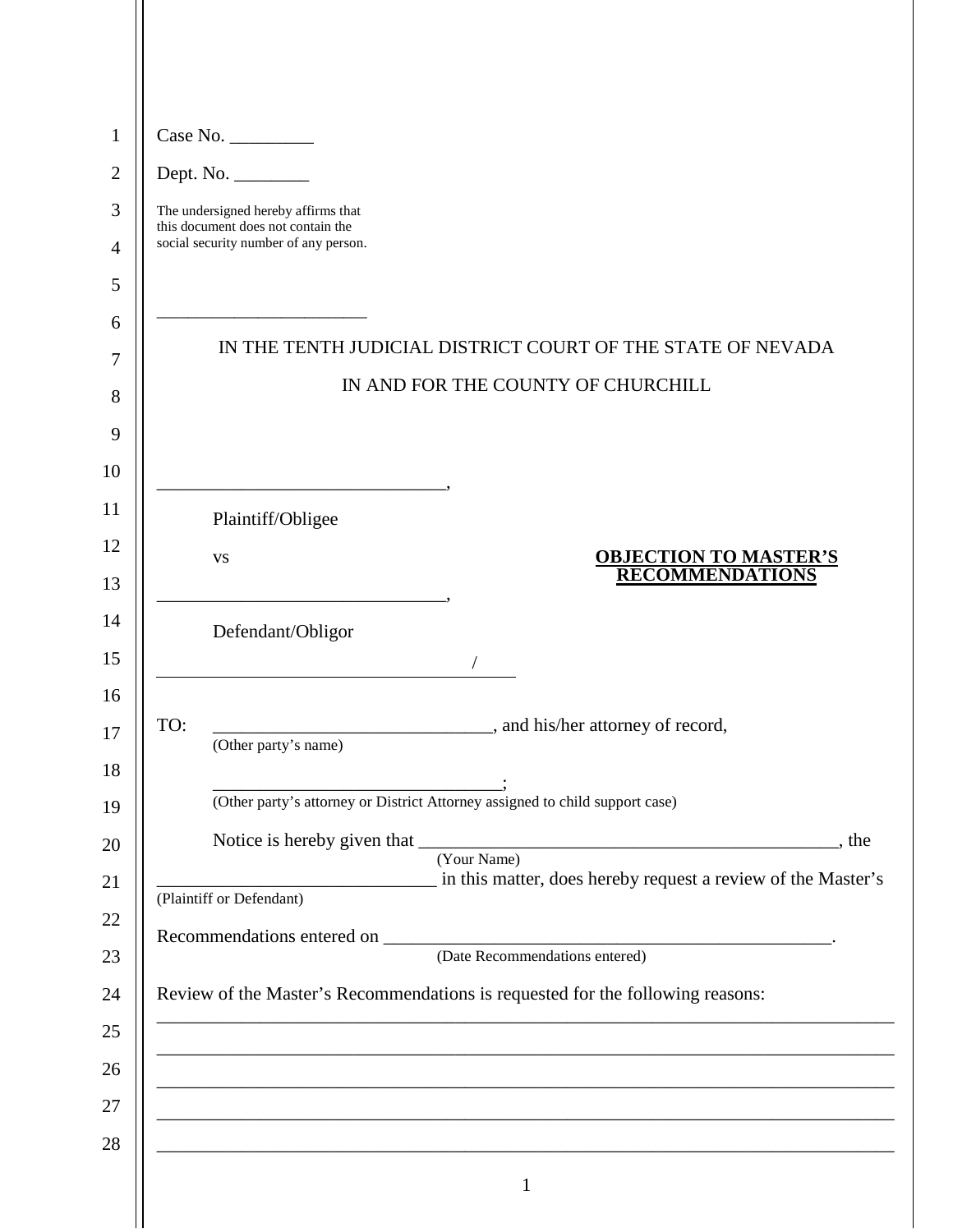| $\mathbf{1}$   |                                      |                    |
|----------------|--------------------------------------|--------------------|
| $\overline{2}$ |                                      |                    |
| $\mathfrak{Z}$ |                                      |                    |
| $\overline{4}$ |                                      |                    |
| $\sqrt{5}$     |                                      |                    |
| 6              |                                      |                    |
| $\tau$         |                                      |                    |
| $8\,$          |                                      |                    |
| 9              |                                      |                    |
| $10\,$         |                                      |                    |
| $11\,$         |                                      |                    |
| 12             |                                      |                    |
| 13             |                                      |                    |
| 14             | Date: $\overline{\phantom{a}}$       |                    |
| 15             |                                      |                    |
| 16             |                                      | (Signature)        |
| $17\,$         |                                      | (Print name)       |
| $18\,$         |                                      |                    |
| 19<br>$20\,$   |                                      | (Address)          |
| $21\,$         |                                      |                    |
| $22\,$         |                                      | (Telephone Number) |
| $23\,$         |                                      |                    |
| 24             | SUBSCRIBED and SWORN to before me    |                    |
| $25\,$         | This $\_\_\_$ day of $\_\_\_\_\_\_\$ |                    |
| $26\,$         |                                      |                    |
| $27\,$         | NOTARY PUBLIC                        |                    |
| $28\,$         |                                      |                    |
|                |                                      | $\sqrt{2}$         |
|                |                                      |                    |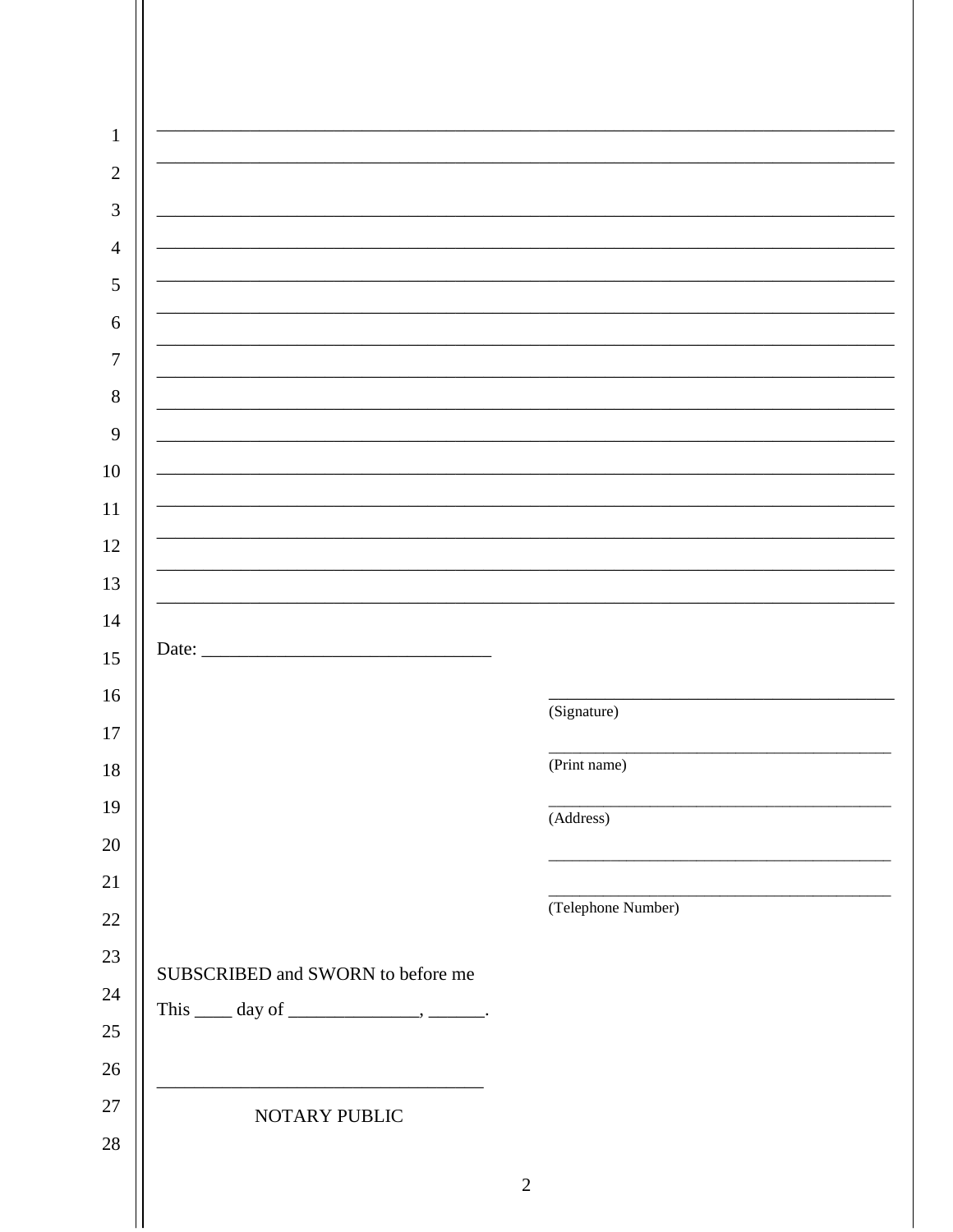|                                                                                           |           |                                                                                                                      | <b>CERTIFICATE OF SERVICE</b>                                                                                        |                                                                                            |  |  |
|-------------------------------------------------------------------------------------------|-----------|----------------------------------------------------------------------------------------------------------------------|----------------------------------------------------------------------------------------------------------------------|--------------------------------------------------------------------------------------------|--|--|
| The undersigned hereby certifies that they are 18 years of age or older, and on this date |           |                                                                                                                      |                                                                                                                      |                                                                                            |  |  |
|                                                                                           |           |                                                                                                                      |                                                                                                                      |                                                                                            |  |  |
|                                                                                           |           |                                                                                                                      |                                                                                                                      |                                                                                            |  |  |
|                                                                                           |           | In the following way: (check the appropriate blank, and fill in the appropriate information)                         | (Clearly list all documents you served on the other party)                                                           |                                                                                            |  |  |
|                                                                                           |           | IF THE DOCUMENTS WERE SERVED BY MAIL:                                                                                |                                                                                                                      |                                                                                            |  |  |
|                                                                                           |           | postage was fully prepaid                                                                                            |                                                                                                                      | by placing a copy enclosed in a sealed envelope upon which first class                     |  |  |
|                                                                                           |           | return receipt requested                                                                                             |                                                                                                                      | by placing a copy enclosed in a sealed envelope and mailing it certified,                  |  |  |
|                                                                                           |           | The envelope was addressed to:                                                                                       |                                                                                                                      |                                                                                            |  |  |
|                                                                                           | (Name)    |                                                                                                                      |                                                                                                                      |                                                                                            |  |  |
|                                                                                           | (Address) |                                                                                                                      |                                                                                                                      |                                                                                            |  |  |
|                                                                                           |           |                                                                                                                      |                                                                                                                      |                                                                                            |  |  |
| addressed.                                                                                |           |                                                                                                                      |                                                                                                                      | And that there is regular communication by mail between the place of mailing and the place |  |  |
|                                                                                           |           | IF THE DOCUMENTS WERE PERSONALLY SERVED:                                                                             |                                                                                                                      |                                                                                            |  |  |
|                                                                                           |           | by personally serving:                                                                                               |                                                                                                                      |                                                                                            |  |  |
|                                                                                           | (Name)    |                                                                                                                      |                                                                                                                      |                                                                                            |  |  |
|                                                                                           | (Address) | <u> 1980 - Johann John Stone, mars and de final and de final and design and design and design and design and des</u> |                                                                                                                      |                                                                                            |  |  |
|                                                                                           |           |                                                                                                                      | <u> 1989 - Johann Barbara, marka a shekara tsa 1989 - An tsa 1989 - An tsa 1989 - An tsa 1989 - An tsa 1989 - An</u> |                                                                                            |  |  |
|                                                                                           |           |                                                                                                                      |                                                                                                                      |                                                                                            |  |  |
|                                                                                           |           |                                                                                                                      |                                                                                                                      |                                                                                            |  |  |
|                                                                                           |           |                                                                                                                      |                                                                                                                      |                                                                                            |  |  |
|                                                                                           |           |                                                                                                                      |                                                                                                                      | (Signature of person who performed service)                                                |  |  |

 $\begin{array}{c} \hline \end{array}$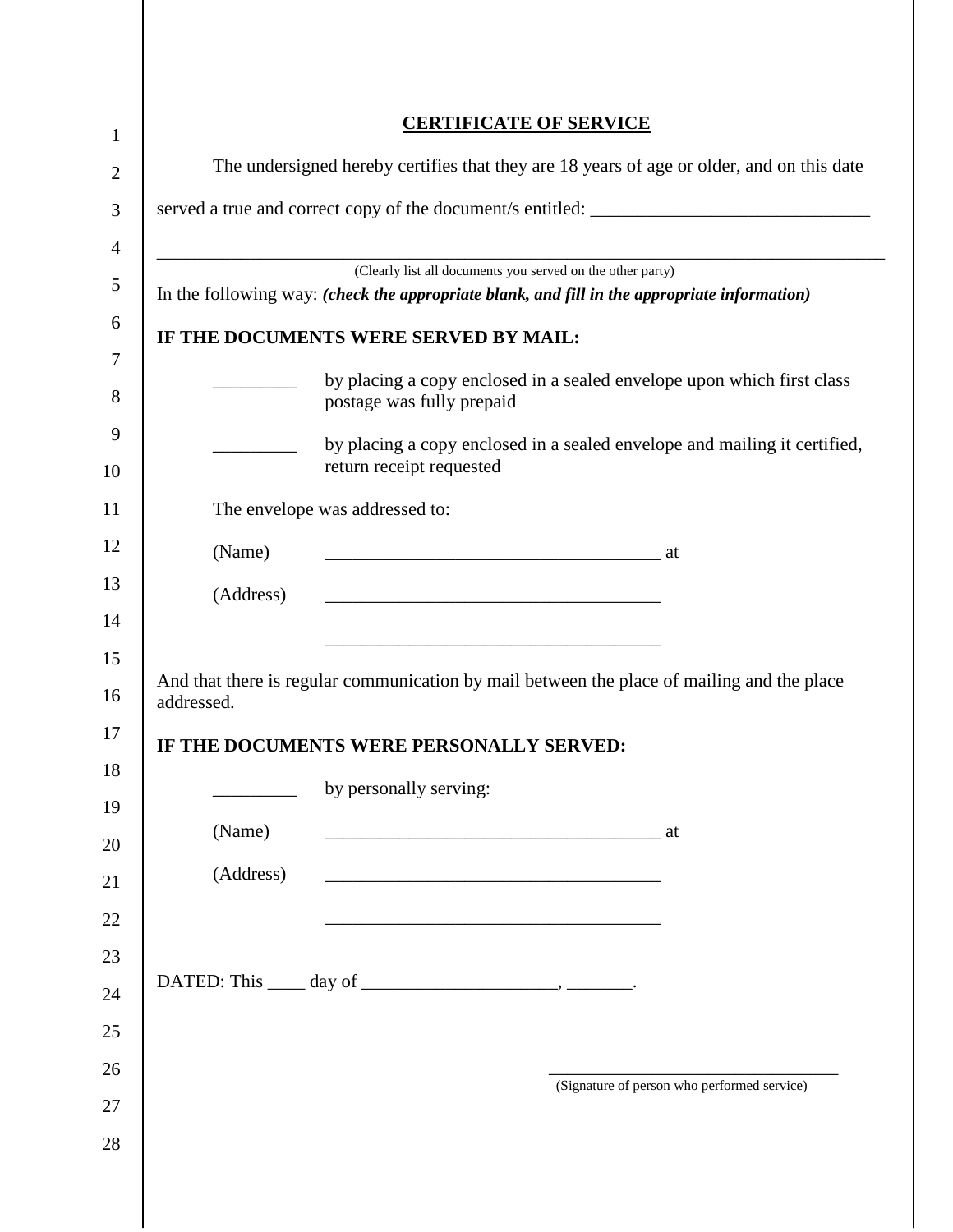| $\mathbf{1}$   | Case No.:                                                                              |
|----------------|----------------------------------------------------------------------------------------|
| $\overline{2}$ | Department No.:                                                                        |
| 3              |                                                                                        |
| 4              |                                                                                        |
| 5              |                                                                                        |
| 6              | IN THE TENTH JUDICIAL DISTRICT COURT OF THE STATE OF NEVADA,                           |
| $\overline{7}$ | IN AND FOR THE COUNTY OF CHURCHILL                                                     |
| 8              |                                                                                        |
| 9              |                                                                                        |
| 10             | Plaintiff,<br><b>GENERAL FINANCIAL DISCLOSURE</b>                                      |
| 11             | VS.<br><b>FORM</b>                                                                     |
| 12             |                                                                                        |
| 13             | Defendant.                                                                             |
| 14             | The judge uses this form to understand the financial position of the Plaintiff and the |
| 15             | Defendant. You must fill this form out completely and truthfully.                      |
| 16             | A. Personal Information:                                                               |
| 17             | 1. What is your full name? (first, middle, last)                                       |
| 18             | 2. How old are you?                                                                    |
| 19             | 3. What is your date of birth?                                                         |
| 20             | 4. What is your occupation?                                                            |
| 21             | 5. What is your highest level of education?                                            |
| 22             | <b>B. Employment Information:</b> ( $\boxtimes$ check one)                             |
| 23             | 1. Are you currently employed?                                                         |
| 24             | No                                                                                     |
| 25             | Yes<br>If yes, what is the name of your employer?                                      |
| 26             |                                                                                        |
| 27             |                                                                                        |
| 28             |                                                                                        |
|                |                                                                                        |
|                | Page 1 of 11                                                                           |

 $\parallel$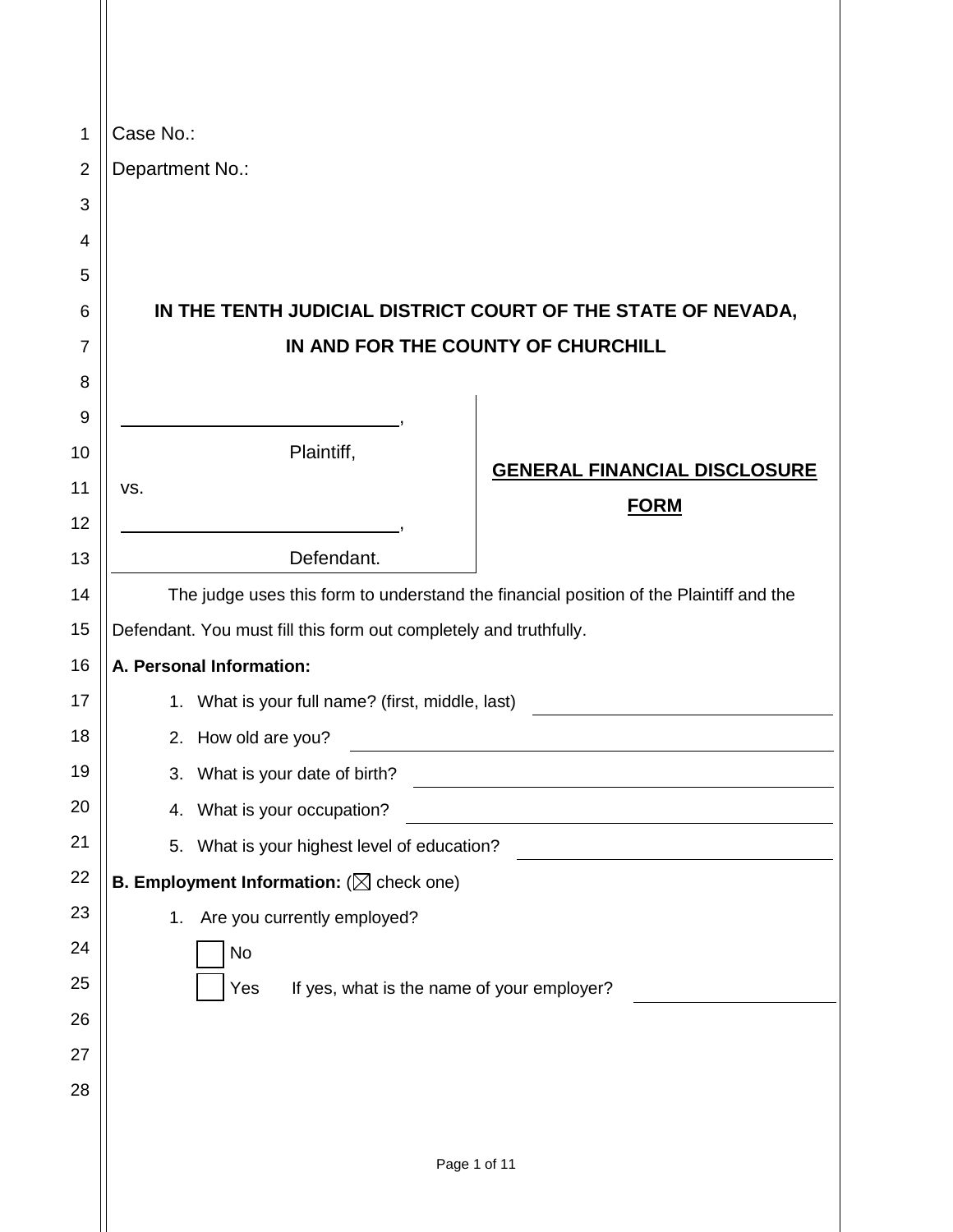|    | Date of Hire                 | <b>Employer Name</b>                                                                                                                          | Job Title     | <b>Work Schedule</b><br>(days) | <b>Work Schedule</b><br>(Shift times)         |
|----|------------------------------|-----------------------------------------------------------------------------------------------------------------------------------------------|---------------|--------------------------------|-----------------------------------------------|
|    |                              |                                                                                                                                               |               |                                |                                               |
|    |                              |                                                                                                                                               |               |                                |                                               |
| 2. |                              | Are you disabled? ( $\boxtimes$ check one)                                                                                                    |               |                                |                                               |
|    | <b>No</b>                    |                                                                                                                                               |               |                                |                                               |
|    | Yes                          | If yes, what is your level of disability?                                                                                                     |               |                                |                                               |
|    |                              | What agency certified you disabled?                                                                                                           |               |                                |                                               |
|    |                              | What is the nature of your disability?                                                                                                        |               |                                |                                               |
| 3. |                              | Prior Employment: If you are unemployed or have been working at your current<br>job for less than 2 years, complete the following information |               |                                |                                               |
|    | Prior Employer:              |                                                                                                                                               |               |                                |                                               |
|    | Date of Hire:                |                                                                                                                                               |               |                                |                                               |
|    | Date of Termination:         |                                                                                                                                               |               |                                |                                               |
|    | Reason for Leaving:          |                                                                                                                                               |               |                                |                                               |
|    |                              | C. Attorney Information: Complete the following sentences:                                                                                    |               |                                |                                               |
|    | 1. An Attorney (has/has not) |                                                                                                                                               |               |                                | been retained on my behalf for this case.     |
|    |                              | 2. As of today, the attorney has been paid a total of                                                                                         |               | \$                             |                                               |
|    | on my behalf.                |                                                                                                                                               |               |                                |                                               |
|    |                              | 3. I have a credit with my attorney in the amount of $\frac{\$}{\$}$                                                                          |               |                                |                                               |
|    |                              | 4. I currently owe my attorney a total of                                                                                                     | $\mathfrak s$ |                                | <u> 1980 - Andrea Andrew Maria (h. 1980).</u> |
|    |                              | 5. I owe my prior attorney at total of \$                                                                                                     |               |                                |                                               |
|    |                              |                                                                                                                                               |               |                                |                                               |
|    |                              |                                                                                                                                               |               |                                |                                               |
|    |                              |                                                                                                                                               |               |                                |                                               |
|    |                              |                                                                                                                                               |               |                                |                                               |
|    |                              |                                                                                                                                               |               |                                |                                               |
|    |                              |                                                                                                                                               |               |                                |                                               |
|    |                              |                                                                                                                                               | Page 2 of 11  |                                |                                               |
|    |                              |                                                                                                                                               |               |                                |                                               |

1

2

3

4

5

6

7

8

9

10

11

12

13

14

15

16

17

18

19

20

21

22

23

24

25

26

27

28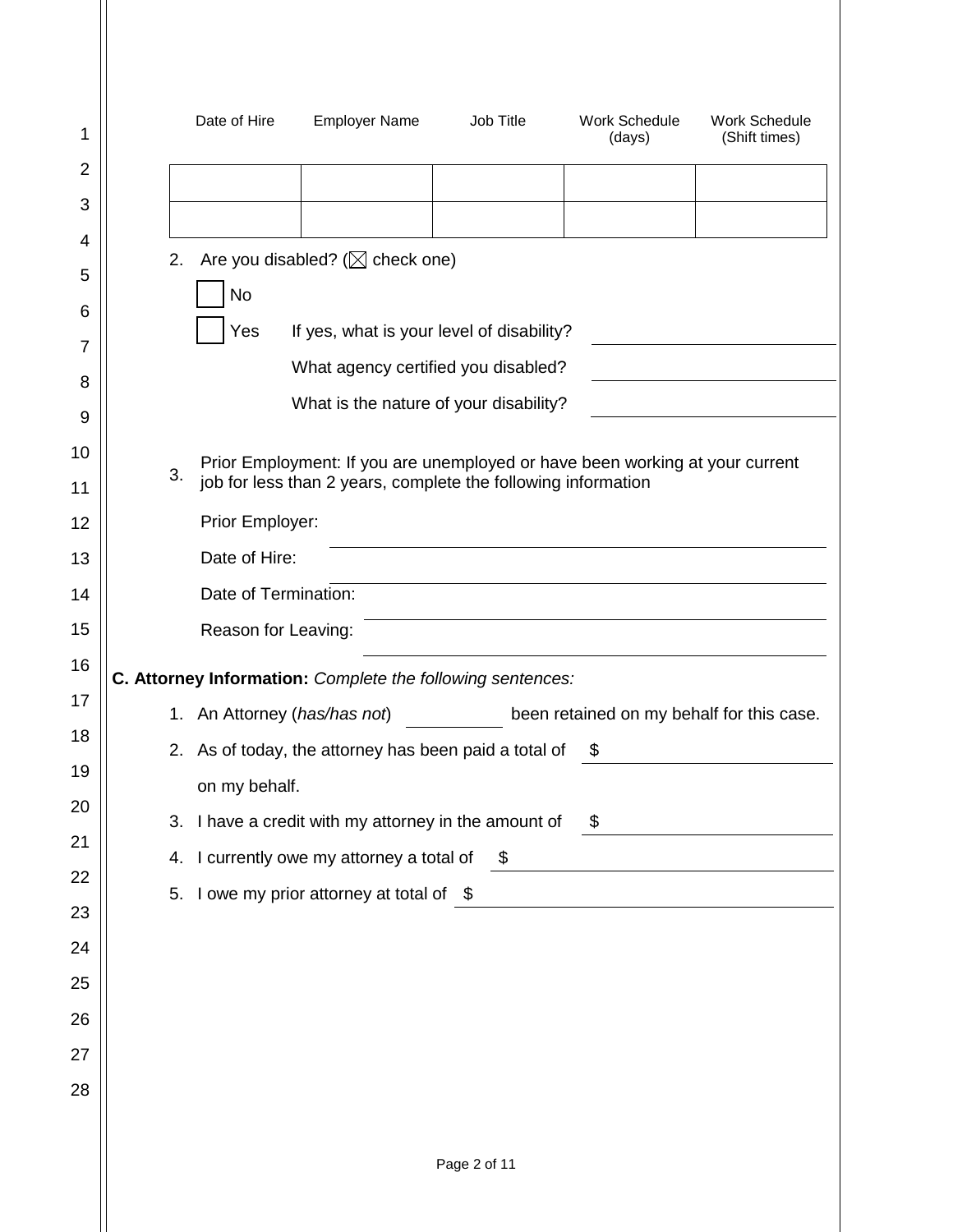| $\mathbf{1}$   | <b>Section 1: Personal Income</b>                                                    |              |                                                                             |                  |   |                                       |             |                                                 |     |                   |
|----------------|--------------------------------------------------------------------------------------|--------------|-----------------------------------------------------------------------------|------------------|---|---------------------------------------|-------------|-------------------------------------------------|-----|-------------------|
| $\overline{2}$ | Before you can complete the next section you need to figure out your frequency. Your |              |                                                                             |                  |   |                                       |             |                                                 |     |                   |
| 3              |                                                                                      |              | pay frequency is determined by the number of times you are paid each month. |                  |   |                                       |             |                                                 |     |                   |
| 4              | Pay Frequency Table                                                                  |              |                                                                             |                  |   |                                       |             |                                                 |     |                   |
| 5              |                                                                                      |              | $1.00$ = Paid one time per month                                            |                  |   |                                       |             |                                                 |     |                   |
| 6              |                                                                                      |              | $2.00 =$ Paid two times per month                                           |                  |   |                                       |             |                                                 |     |                   |
| 7              |                                                                                      |              | $2.17$ = Paid every two weeks                                               |                  |   |                                       |             |                                                 |     |                   |
| 8              |                                                                                      |              | $4.00 =$ Paid every week                                                    |                  |   |                                       |             |                                                 |     |                   |
| $9\,$          | Α.                                                                                   |              | Year-to-Date Income.                                                        |                  |   |                                       |             |                                                 |     |                   |
| 10             |                                                                                      |              | As of the pay period ending                                                 |                  |   |                                       |             |                                                 |     |                   |
| 11             |                                                                                      |              | My Gross year to date pay is                                                |                  |   |                                       |             |                                                 |     |                   |
| 12             |                                                                                      |              |                                                                             |                  |   |                                       |             |                                                 |     |                   |
| 13             | <b>B.</b>                                                                            |              | Fill in the line that applies to you. Only complete line 1 OR line 2.       |                  |   |                                       |             |                                                 |     |                   |
| 14<br>15       | Line #                                                                               |              | <b>Income Question</b>                                                      | Amount<br>Earned |   | Number of<br>Hours Worked<br>Per Week |             | Pay Frequency<br>(1.00, 2.00.<br>2.17, or 4.00) |     | Monthly<br>Income |
| 16<br>17       | 1                                                                                    |              | I am paid a hourly wage<br>in the amount of                                 | \$               | X |                                       | $\mathsf X$ |                                                 | $=$ |                   |
| 18             | $\sqrt{2}$                                                                           |              | I am paid a base salary<br>in the amount of                                 | \$               |   | N/A                                   |             |                                                 |     |                   |
| 19<br>20       |                                                                                      |              |                                                                             |                  |   |                                       |             |                                                 |     |                   |
| 21             |                                                                                      |              |                                                                             |                  |   |                                       |             |                                                 |     |                   |
| 22             |                                                                                      |              |                                                                             |                  |   |                                       |             |                                                 |     |                   |
| 23             |                                                                                      |              |                                                                             |                  |   |                                       |             |                                                 |     |                   |
| 24             |                                                                                      |              |                                                                             |                  |   |                                       |             |                                                 |     |                   |
| 25             |                                                                                      |              |                                                                             |                  |   |                                       |             |                                                 |     |                   |
| 26             |                                                                                      |              |                                                                             |                  |   |                                       |             |                                                 |     |                   |
| 27             |                                                                                      |              |                                                                             |                  |   |                                       |             |                                                 |     |                   |
| 28             |                                                                                      |              |                                                                             |                  |   |                                       |             |                                                 |     |                   |
|                |                                                                                      |              |                                                                             |                  |   |                                       |             |                                                 |     |                   |
|                |                                                                                      | Page 3 of 11 |                                                                             |                  |   |                                       |             |                                                 |     |                   |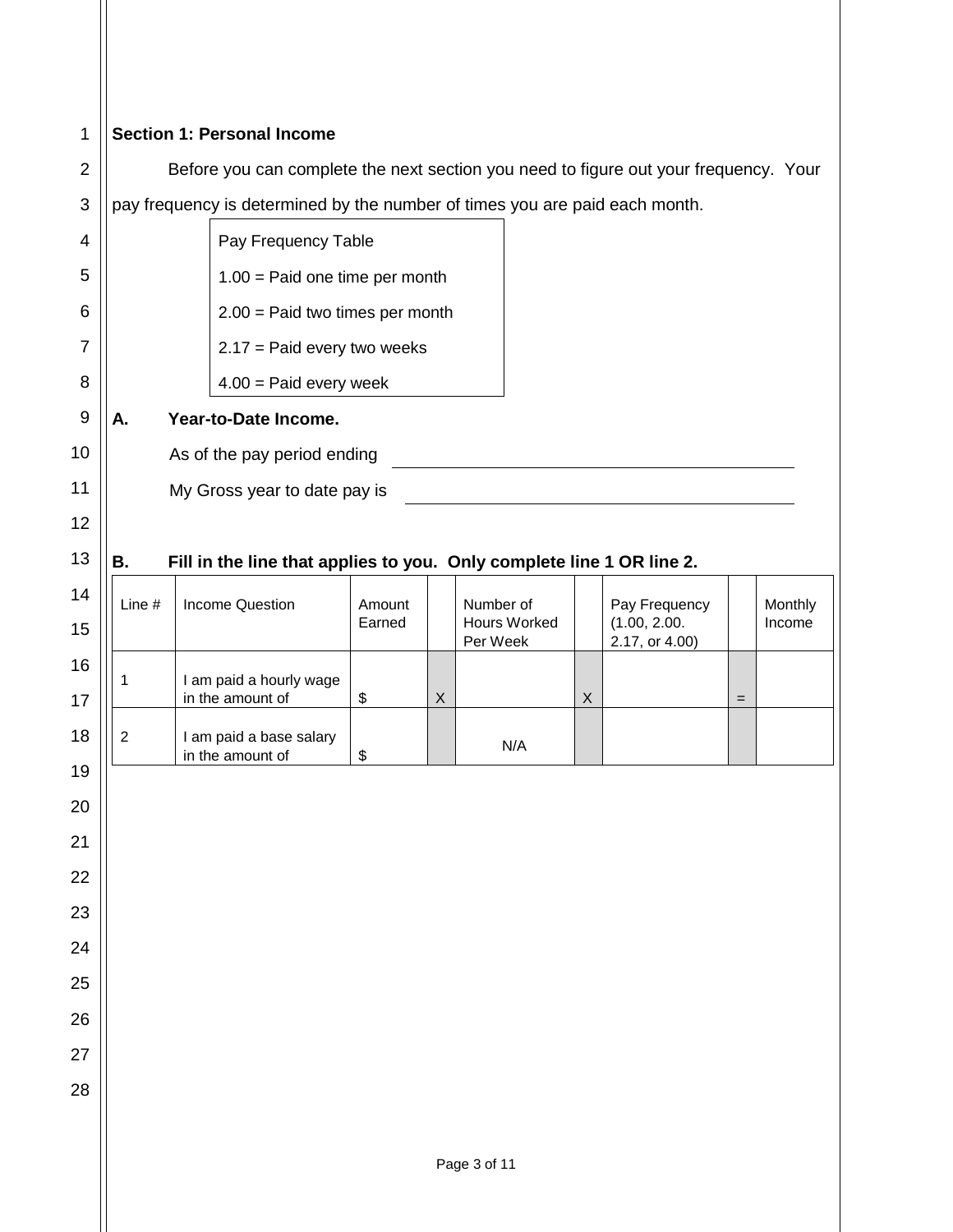## **C. File in the amount of money you receive each month for the following types of**

1

### 2 3 4 5 6 7 8 9 10 11 12 13 14 15 16 17 18 19 20 21 22 23 24 25 26 27 28 **income:** Line # Income Question Amount Received Monthly 3 Annuity or Trust Income \$ 4 | I regularly work overtime and each month earn an average of  $\frac{1}{s}$ 5 | I receive bonuses, commissions, or tips in the amount of  $\sim$  | \$ 6 I receive a car, gas, housing, or other allowance in the amount of  $\frac{1}{3}$ 7 | I receive spousal support in the amount of  $\sim$  | \$ 8 | I receive social security in the amount of  $\sqrt{s}$ 9 | I receive social security disability in the amount of  $\sqrt{s}$ 10 | I receive workman's compensation benefits in the amount of  $\frac{1}{s}$ 11 | I receive unemployment benefits in the amount of  $\sqrt{s}$ 12 | I receive pension or retirement income in the amount of  $\sqrt{s}$ 13 | I receive net rental income in the amount of  $\sqrt{s}$ 14 | I receive income from other sources in the amount of  $\sqrt{s}$ 15 | Total Income Received (add lines 3-14) | \$ **D. Total monthly income from all sources:** Line # 16 | Total From Line 1 OR 2 | \$ 17 | Total From Line 15 | \$ 18 | Total Gross Monthly Income (add lines 16-17) | \$ **Section 2: Personal Deductions A. Fill in the amount of money that is take out of every paycheck for each of the following deductions:**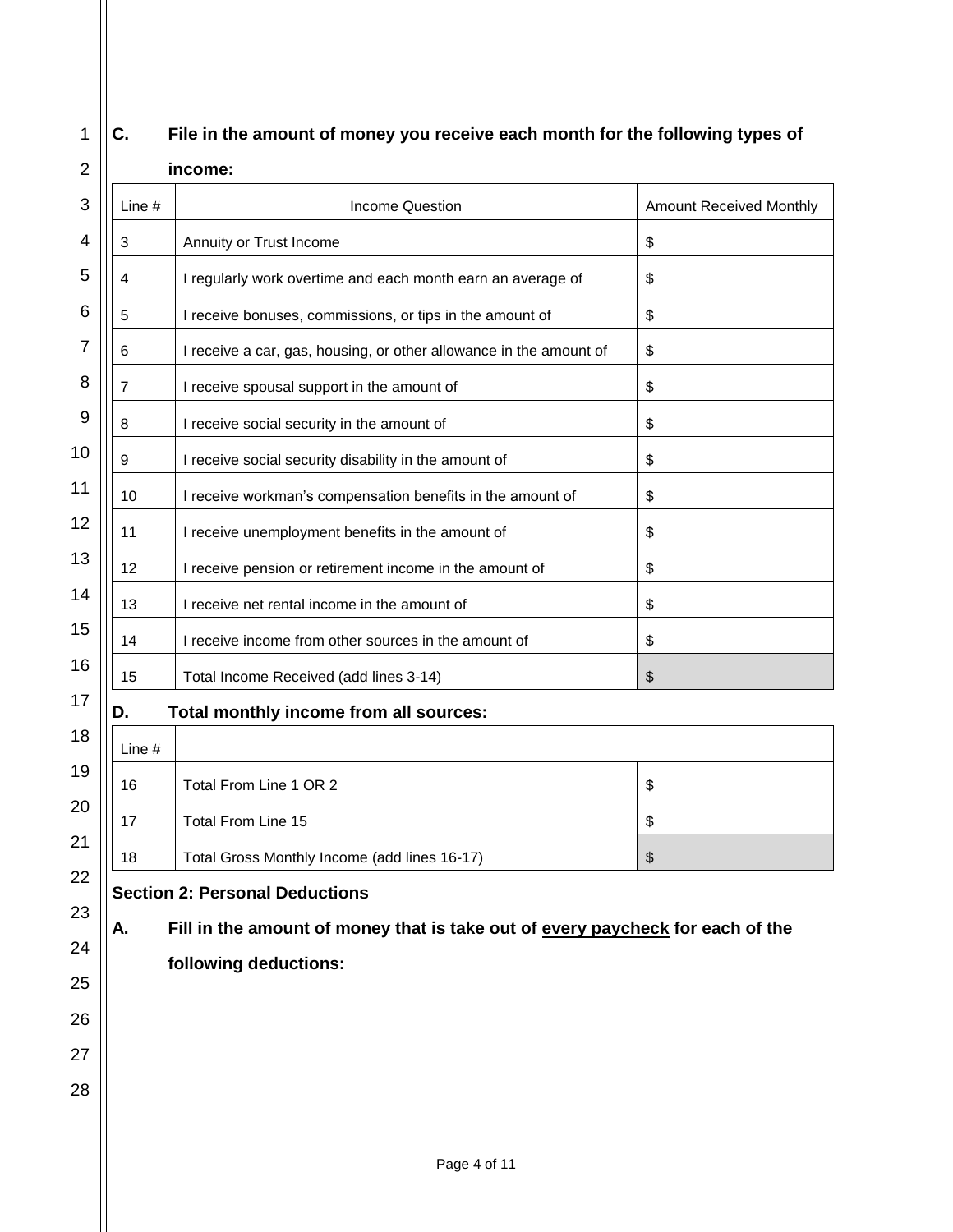| Line $#$ | Name of Deduction                                                                                  | Amount<br>Deducted<br>Monthly |
|----------|----------------------------------------------------------------------------------------------------|-------------------------------|
| 19       | Court Ordered Child Support is deducted from every paycheck in the amount of                       | \$                            |
| 20       | Federal Income Tax is deducted from every paycheck in the amount of                                | \$                            |
| 21       | Social Security Tax is deducted from every paycheck in the amount of                               | \$                            |
| 22       | Medicare is deducted from every paycheck in the amount of                                          | \$                            |
| 23       | Union Dues are deducted from every paycheck in the amount of                                       | \$                            |
| 24       | Health Insurance Cost is deducted from every paycheck in the amount of                             | \$                            |
| 25       | Life, Disability, or Other Insurance Premiums are deducted from every paycheck<br>in the amount of | \$                            |
| 26       | Federal health Savings Plan contribution is deducted from every paycheck in the<br>amount of       | \$                            |
| 27       | Retirement, pension, IRA or 401(k) contributions are deducted from every                           | \$                            |
|          | paycheck in the amount of                                                                          |                               |
| 28       | Savings are deducted from every paycheck in the amount of                                          | \$                            |
| 29       | Other:                                                                                             | \$                            |
| 30       | Other:                                                                                             | \$                            |
| 31       | <b>Total Monthly Deductions (add lines 19-30)</b>                                                  | \$                            |
|          | <b>Section 3: Income Summary</b>                                                                   |                               |
| Line #   |                                                                                                    |                               |
| 32       | Total from Line 18                                                                                 | \$                            |
| 33       | Total from Line 31                                                                                 | \$                            |
|          | Net Monthly Income (subtract line 33 from line 32)                                                 | \$                            |
|          | Section 4: Business/Self-Employment Income & Expense Schedule                                      |                               |
| А.       | What is your average gross monthly income/revenue from self-employment of business?                |                               |
|          | \$                                                                                                 |                               |
|          |                                                                                                    |                               |
|          |                                                                                                    |                               |
|          |                                                                                                    |                               |
|          | Page 5 of 11                                                                                       |                               |
|          |                                                                                                    |                               |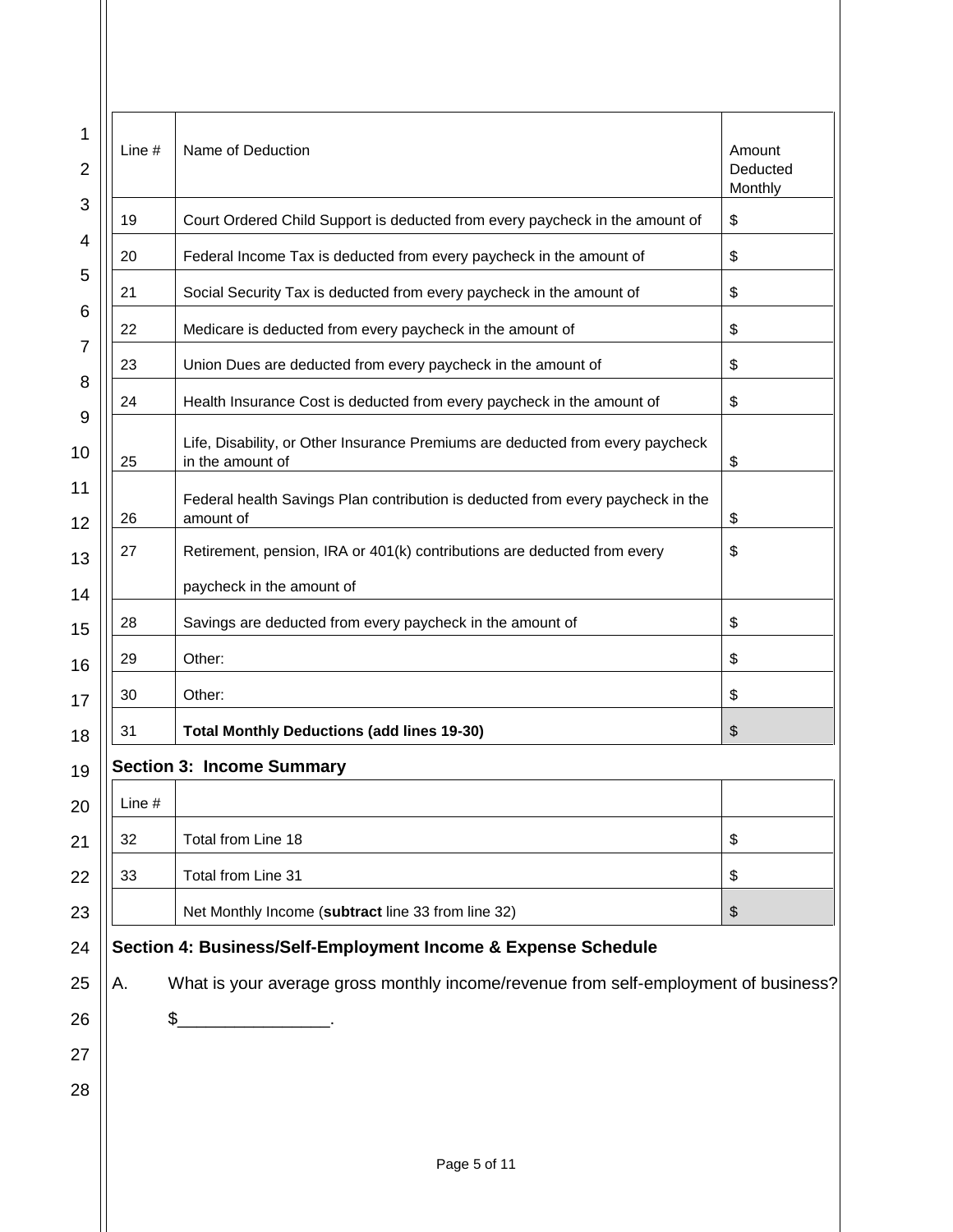| 1                                            | Business Expenses: Attach an additional page if needed.<br>В.                   |                                    |                                                         |                                          |                                                                                   |  |  |  |  |
|----------------------------------------------|---------------------------------------------------------------------------------|------------------------------------|---------------------------------------------------------|------------------------------------------|-----------------------------------------------------------------------------------|--|--|--|--|
| $\overline{2}$                               | <b>Type of Business Expense</b>                                                 |                                    | <b>Frequency</b>                                        | <b>Amount</b>                            | <b>12 Month Average</b>                                                           |  |  |  |  |
| 3                                            | Advertising                                                                     |                                    |                                                         |                                          |                                                                                   |  |  |  |  |
| 4                                            | Car and truck used for business                                                 |                                    |                                                         |                                          |                                                                                   |  |  |  |  |
| 5                                            | Commissions, wages or fess                                                      |                                    |                                                         |                                          |                                                                                   |  |  |  |  |
| 6                                            | <b>Business Entertainment/Travel</b>                                            |                                    |                                                         |                                          |                                                                                   |  |  |  |  |
| 7                                            | Insurance                                                                       |                                    |                                                         |                                          |                                                                                   |  |  |  |  |
| 8                                            | Legal and Professional                                                          |                                    |                                                         |                                          |                                                                                   |  |  |  |  |
| 9                                            | Mortgage or Rent                                                                |                                    |                                                         |                                          |                                                                                   |  |  |  |  |
| 0                                            | Other: (type of expense)                                                        |                                    |                                                         |                                          |                                                                                   |  |  |  |  |
| $\mathbf 1$                                  | Pension and profit-sharing plans                                                |                                    |                                                         |                                          |                                                                                   |  |  |  |  |
| $\overline{2}$                               | Repairs and maintenance                                                         |                                    |                                                         |                                          |                                                                                   |  |  |  |  |
| 3                                            | Supplies                                                                        |                                    |                                                         |                                          |                                                                                   |  |  |  |  |
| 4                                            | <b>Taxes and Licenses</b>                                                       |                                    |                                                         |                                          |                                                                                   |  |  |  |  |
| 5                                            | <b>Utilities</b>                                                                |                                    |                                                         |                                          |                                                                                   |  |  |  |  |
| 6                                            |                                                                                 |                                    |                                                         |                                          |                                                                                   |  |  |  |  |
| $\overline{7}$                               | <b>Section 5: Child Information</b>                                             |                                    |                                                         |                                          |                                                                                   |  |  |  |  |
| 8                                            | А.                                                                              |                                    |                                                         |                                          | Fill in the table below with the name and date of birth of each of your children, |  |  |  |  |
| 9                                            | parent the child is living with, and whether the child is from this marriage or |                                    |                                                         |                                          |                                                                                   |  |  |  |  |
| 20                                           | relationship?                                                                   |                                    |                                                         |                                          |                                                                                   |  |  |  |  |
| $\overline{.}1$<br>$\overline{2}$<br>$^{23}$ | <b>Child's Name</b>                                                             | Child's<br>Date of<br><b>Birth</b> | Whom is child<br>living with?<br>(Mom, Dad, or<br>Both) | Is this child from<br>this relationship? | Has this child been<br>certified as special<br>needs/disabled?                    |  |  |  |  |
|                                              |                                                                                 |                                    |                                                         |                                          |                                                                                   |  |  |  |  |

# 10 11  $\overline{1}$  $\overline{1}$  $\ddot{1}$  $\overline{1}$ 16 17 18 19  $\overline{2}$ 21  $2^{\circ}$  $2<sup>3</sup>$ 24 25 26 27 28

1 st

 $2^{nd}$ 

 $3^{\text{rd}}$ 

 $4<sup>th</sup>$ 

 $5^{\text{th}}$ 

Page 6 of 11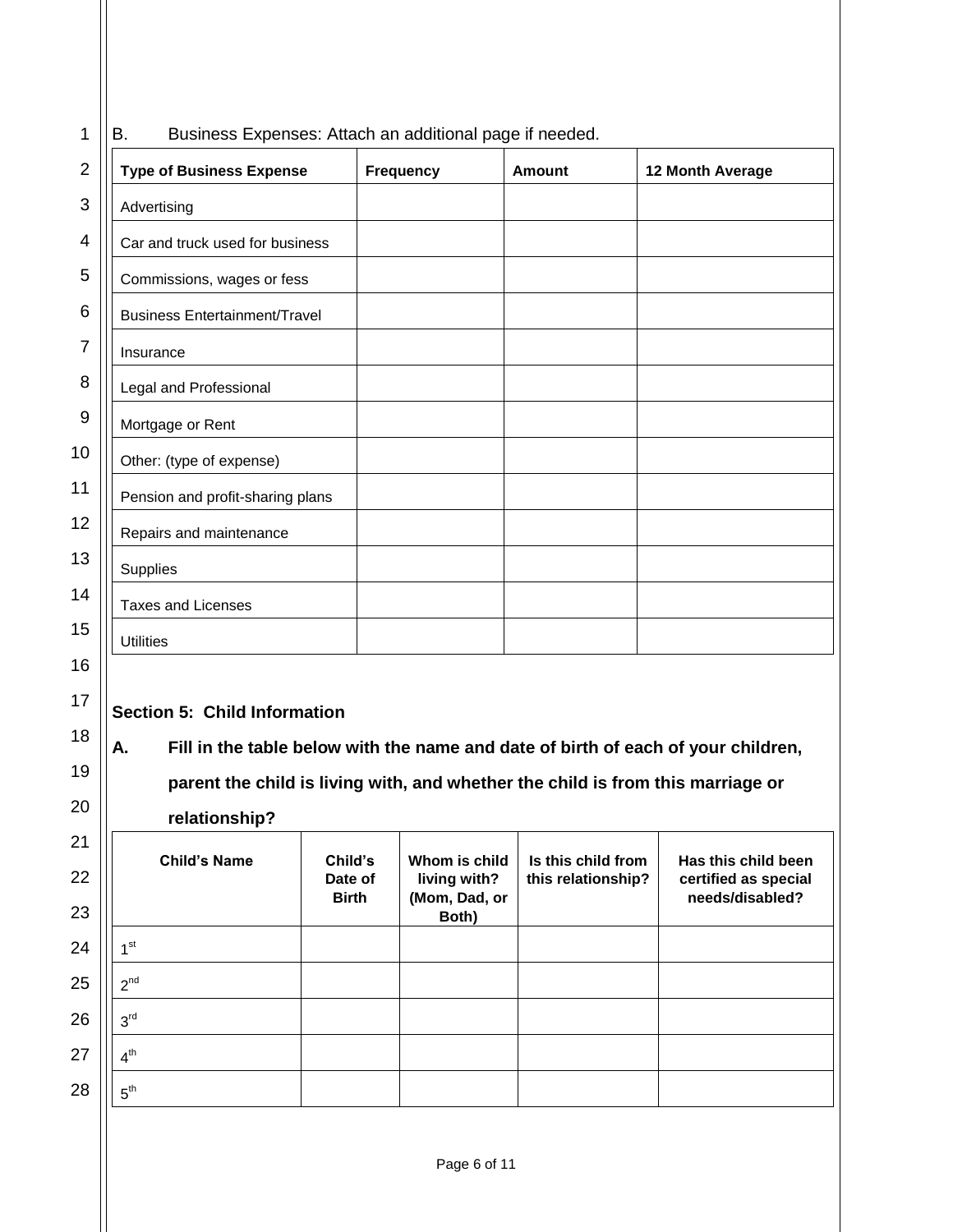| $1$   B. | Fill in the table below with the amount of money you spend each month on the |
|----------|------------------------------------------------------------------------------|
|          |                                                                              |

|                | <b>Children's Expenses</b>                                                        | 1 <sup>st</sup> Child | 2 <sup>nd</sup> Child                                              | 3rd Child | 4 <sup>th</sup> Child       | 5 <sup>th</sup> Child |
|----------------|-----------------------------------------------------------------------------------|-----------------------|--------------------------------------------------------------------|-----------|-----------------------------|-----------------------|
| 1              | Child Care                                                                        | \$                    | \$                                                                 | \$        | \$                          | \$                    |
| $\overline{2}$ | Clothes, Shoes and Accessories                                                    | \$                    | \$                                                                 | \$        | \$                          | \$                    |
| 3              | <b>Unreimbursed Medical Expenses</b>                                              | \$                    | \$                                                                 | \$        | \$                          | \$                    |
| 4              | Telephone and Internet                                                            | \$                    | \$                                                                 | \$        | \$                          | \$                    |
| 5              | Entertainment                                                                     | \$                    | \$                                                                 | \$        | \$                          | \$                    |
| 6              | Food                                                                              | \$                    | \$                                                                 | \$        | \$                          | \$                    |
| $\overline{7}$ | Insurance (other than health)                                                     | \$                    | \$                                                                 | \$        | \$                          | \$                    |
| 8              | <b>Education Related Expenses</b>                                                 | \$                    | \$                                                                 | \$        | \$                          | \$                    |
| 9              | Summer Camp/Programs                                                              | \$                    | \$                                                                 | \$        | \$                          | \$                    |
| 10             | Vehicle                                                                           | \$                    | \$                                                                 | \$        | \$                          | \$                    |
| 11             | <b>Transportation Cost for Visitation</b>                                         | \$                    | \$                                                                 | \$        | \$                          | \$                    |
| 12             | <b>Total Monthly Expenses for</b><br>Children (add lines 1-10)                    | \$                    | \$                                                                 | \$        | \$                          | \$                    |
| C.             | Fill in the table below with the names, ages, and the amount of money contributed |                       |                                                                    |           |                             |                       |
|                | by all persons living in the home over the age of eighteen. If more than 4 adult  |                       |                                                                    |           |                             |                       |
|                | household members attached a separate sheet.                                      |                       |                                                                    |           |                             |                       |
| <b>Name</b>    | Age                                                                               |                       | Person's Relationship to You (i.e.<br>sister, friend, cousin, etc) |           | <b>Monthly Contribution</b> |                       |
|                |                                                                                   |                       |                                                                    |           |                             |                       |

## **following expenses for the children.**



Ш

| <b>Name</b> | Age | Person's Relationship to You (i.e.<br>sister, friend, cousin, etc) | <b>Monthly Contribution</b> |
|-------------|-----|--------------------------------------------------------------------|-----------------------------|
|             |     |                                                                    |                             |
|             |     |                                                                    |                             |
|             |     |                                                                    |                             |
|             |     |                                                                    |                             |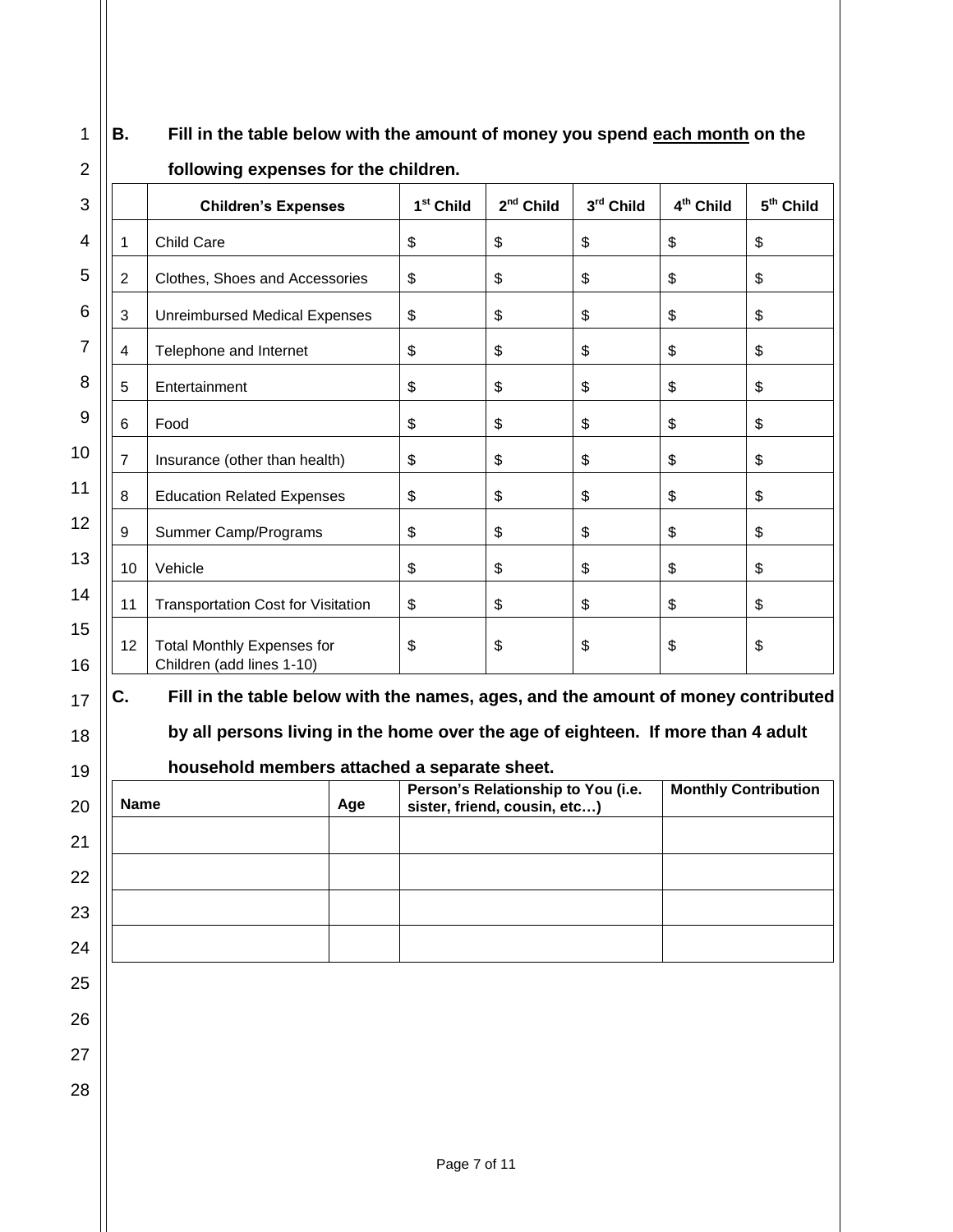1 2 3 **Section 6: Personal Expenses:** Fill in the table with the amount of money you spend each month on the following expenses and check whether you pay the expense for you, for the other party, or for both of you.

| 4              | <b>Expense</b>                       | <b>Monthly Amount</b>                     | For Me | For the            | For Both |
|----------------|--------------------------------------|-------------------------------------------|--------|--------------------|----------|
| 5              |                                      | of Expense                                |        | <b>Other Party</b> |          |
| 6              | Home                                 |                                           |        |                    |          |
| $\overline{7}$ | Mortgage/Rent/Lease                  | $\boldsymbol{\$}$                         |        |                    |          |
| 8              | <b>Property Taxes</b>                | $\boldsymbol{\$}$                         |        |                    |          |
| 9              | <b>HOA</b>                           | $\, \, \raisebox{12pt}{$\scriptstyle \$}$ |        |                    |          |
| 10             | Home Owner's Insurance               | \$                                        |        |                    |          |
| 11             | Lawn Care                            | $\boldsymbol{\$}$                         |        |                    |          |
| 12             | Pest Control                         | $\boldsymbol{\$}$                         |        |                    |          |
| 13             | Pool Service                         | \$                                        |        |                    |          |
| 14             | Security                             | \$                                        |        |                    |          |
| 15             | Other                                | $\boldsymbol{\$}$                         |        |                    |          |
| 16             | <b>Utilities</b>                     |                                           |        |                    |          |
| 17             | Water                                | $\, \, \raisebox{12pt}{$\scriptstyle \$}$ |        |                    |          |
| 18             | Electric                             | \$                                        |        |                    |          |
| 19             | Gas                                  | \$                                        |        |                    |          |
| 20             | Sewer                                | \$                                        |        |                    |          |
| 21             | Home Phone                           | \$                                        |        |                    |          |
| 22             | Internet/Cable                       | \$                                        |        |                    |          |
| 23             | Other                                | \$                                        |        |                    |          |
| 24             | Medical                              |                                           |        |                    |          |
| 25             | Health Insurance                     | $\, \, \raisebox{12pt}{$\scriptstyle \$}$ |        |                    |          |
| 26             | <b>Unreimbursed Medical Expenses</b> | $\, \, \raisebox{12pt}{$\scriptstyle \$}$ |        |                    |          |
| 27             | Other                                | \$                                        |        |                    |          |
| 28             | Transportation                       |                                           |        |                    |          |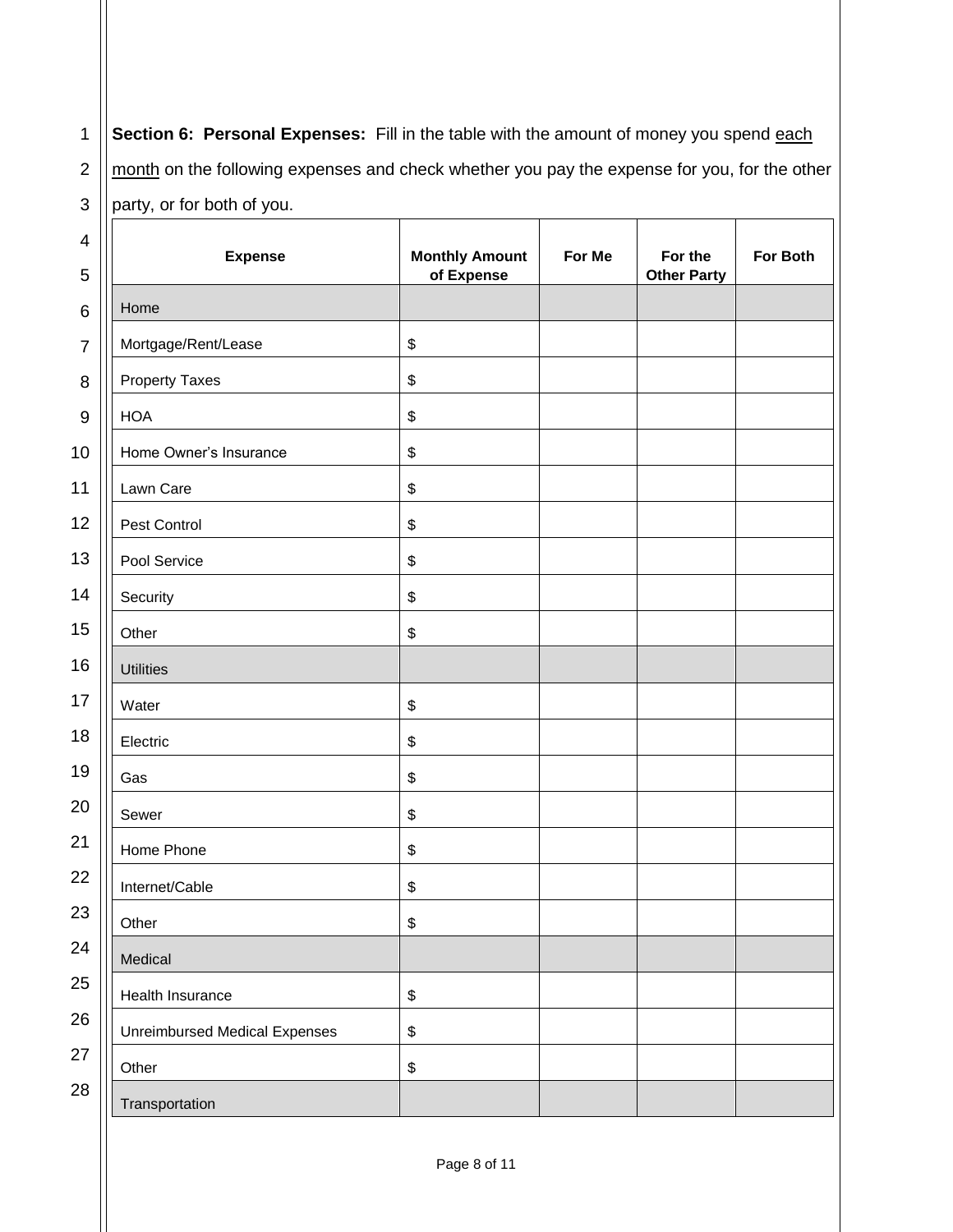| 1                | Car Loan/Lease Payment           | \$ |  |
|------------------|----------------------------------|----|--|
| $\overline{2}$   | Fuel                             | \$ |  |
| $\sqrt{3}$       | Auto Insurance                   | \$ |  |
| 4                | Other                            | \$ |  |
| 5                | Personal                         |    |  |
| 6                | Food (groceries and restaurants) | \$ |  |
| $\overline{7}$   | Pets                             | \$ |  |
| 8                | Cell Phone                       | \$ |  |
| $\boldsymbol{9}$ | Membership Fees                  | \$ |  |
| 10               | Clothing, Shoes, etc             | \$ |  |
| 11               | Dry Cleaning                     | \$ |  |
| 12               | Other                            | \$ |  |
| 13               | Debts                            |    |  |
| 14               | <b>Credit Card Payments</b>      | \$ |  |
| 15               | <b>Child Support</b>             | \$ |  |
| 16               | Alimony/Spousal Support          | \$ |  |
| 17               | <b>Student Loans</b>             | \$ |  |
| 18               | Other                            | \$ |  |
| 19               | <b>Total Monthly Expenses</b>    | \$ |  |
| 20               |                                  |    |  |
| 21               |                                  |    |  |
| 22               |                                  |    |  |
| 23               |                                  |    |  |

Ш

24

25

26

27

28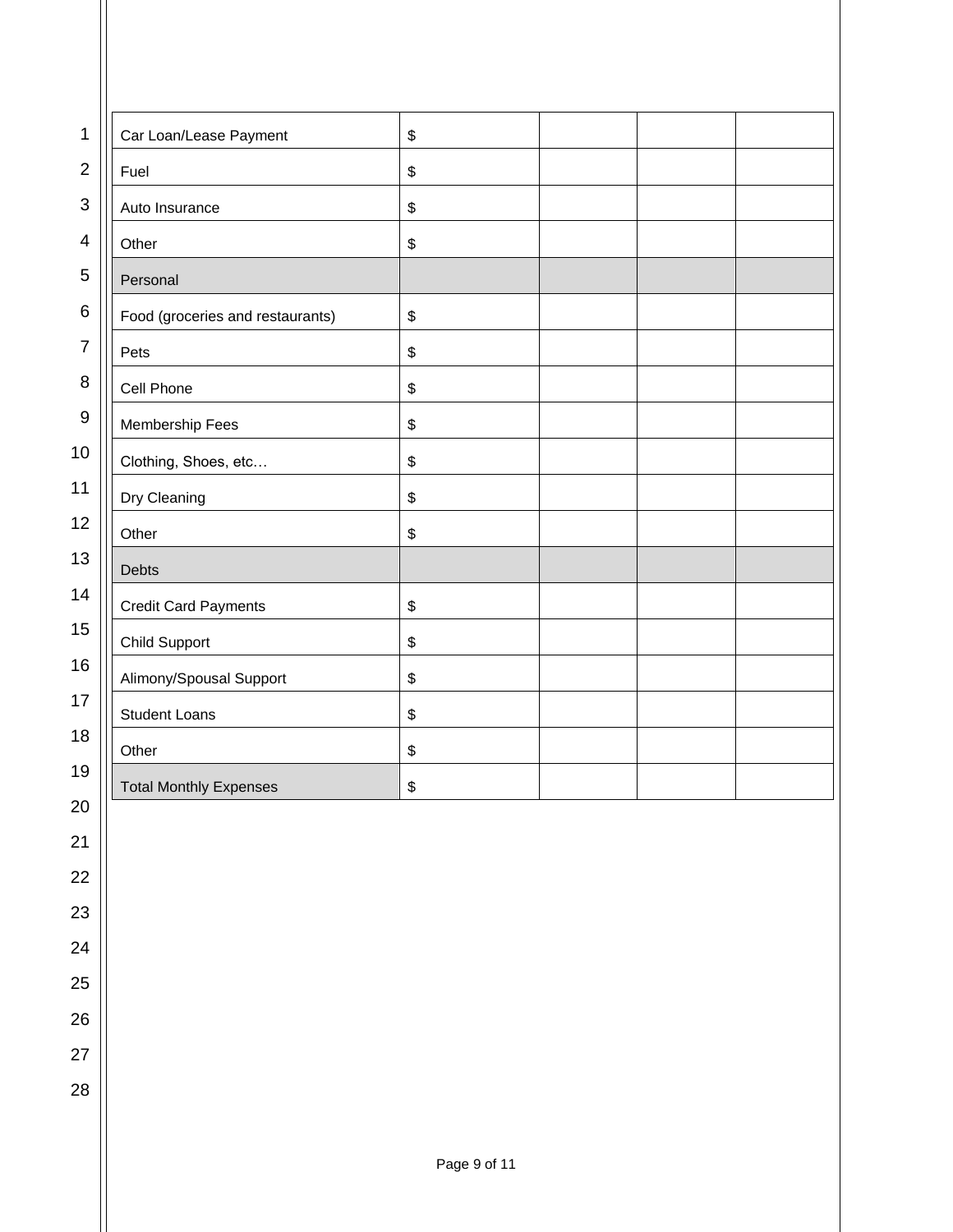## **Section 7: Asset and Debt Chart**

A. Complete the chart below by listing all assets and debts, the value of each, the amount owed on each, and whose name the asset or debt is under (You, the Other Party, or Both)

| 4                                     |                           | Both)                                  |                                           |                              |                             |                                   |                                           |                                                                      |
|---------------------------------------|---------------------------|----------------------------------------|-------------------------------------------|------------------------------|-----------------------------|-----------------------------------|-------------------------------------------|----------------------------------------------------------------------|
| $\sqrt{5}$<br>$\,6$<br>$\overline{7}$ | Line#                     | Description of Asset or Debt           | Gross Value                               |                              | <b>Total Amount</b><br>Owed |                                   | Net Value                                 | Whose Name is<br>on the Account?<br>(Me, the Other<br>Party or Both) |
| 8                                     | 1                         |                                        | $\, \, \raisebox{12pt}{$\scriptstyle \$}$ | $\overline{a}$               | \$                          | $\hspace{1.0cm} = \hspace{1.0cm}$ | $\, \, \raisebox{12pt}{$\scriptstyle \$}$ |                                                                      |
| $\boldsymbol{9}$                      | $\boldsymbol{2}$          |                                        | $\,$                                      | $\overline{\phantom{a}}$     | \$                          | $\,=\,$                           | $\,$                                      |                                                                      |
| 10                                    | $\ensuremath{\mathsf{3}}$ |                                        | $\,$                                      | $\qquad \qquad \blacksquare$ | \$                          | $\quad = \quad$                   | $\,$                                      |                                                                      |
| 11                                    | $\overline{\mathbf{4}}$   |                                        | \$                                        | ÷                            | \$                          | $\hspace{1.0cm} = \hspace{1.0cm}$ | $\, \, \raisebox{12pt}{$\scriptstyle \$}$ |                                                                      |
| 12                                    | $\,$ 5 $\,$               |                                        | \$                                        | ÷                            | \$                          | $\hspace{1.0cm} = \hspace{1.0cm}$ | $\,$                                      |                                                                      |
| 13                                    | $\,6\,$                   |                                        | \$                                        | $\overline{a}$               | \$                          | $\quad \  \  =$                   | $\,$                                      |                                                                      |
| 14                                    | $\overline{7}$            |                                        | $\,$                                      | $\overline{\phantom{a}}$     | \$                          | $\qquad \qquad =$                 | $\boldsymbol{\$}$                         |                                                                      |
| 15                                    | 8                         |                                        | \$                                        | $\overline{\phantom{a}}$     | \$                          | $\!=$                             | $\,$                                      |                                                                      |
| 16                                    | $9\,$                     |                                        | $\,$                                      | $\overline{a}$               | \$                          | $\hspace{1.0cm} = \hspace{1.0cm}$ | $\,$                                      |                                                                      |
| 17                                    | 10                        |                                        | \$                                        | $\overline{\phantom{a}}$     | \$                          | $\equiv$                          | $\,$                                      |                                                                      |
| 18                                    | 11                        |                                        | $\,$                                      | $\overline{\phantom{a}}$     | \$                          | $\,=\,$                           | $\, \, \raisebox{12pt}{$\scriptstyle \$}$ |                                                                      |
| 19                                    | 12                        |                                        | \$                                        | $\qquad \qquad \blacksquare$ | \$                          | $\,=\,$                           | $\, \, \raisebox{12pt}{$\scriptstyle \$}$ |                                                                      |
| 20                                    | 13                        |                                        | \$                                        | $\overline{a}$               | \$                          | $\hspace{1.0cm} = \hspace{1.0cm}$ | $\,$                                      |                                                                      |
| 21                                    | 14                        |                                        | \$                                        | $\overline{\phantom{a}}$     | \$                          | $\quad \  \  =$                   | $\,$                                      |                                                                      |
| 22                                    | 15                        |                                        | \$                                        | $\overline{\phantom{a}}$     | \$                          | $\quad =$                         | $\boldsymbol{\$}$                         |                                                                      |
| 23                                    | 16                        |                                        | \$                                        | $\overline{a}$               | \$                          | $\,=\,$                           | $\,$                                      |                                                                      |
| 24                                    | 17                        |                                        | $\, \, \raisebox{12pt}{$\scriptstyle \$}$ | $\overline{a}$               | \$                          | $\,=\,$                           | \$                                        |                                                                      |
| 25                                    | 18                        |                                        | $\, \, \raisebox{12pt}{$\scriptstyle \$}$ | ÷                            | $\boldsymbol{\$}$           | $\,=\,$                           | $\,$                                      |                                                                      |
| 26                                    | 19                        |                                        | $\,$                                      | $\qquad \qquad \blacksquare$ | $\boldsymbol{\$}$           | $\quad \  \  =$                   | $\pmb{\mathsf{\$}}$                       |                                                                      |
| 27                                    | $20\,$                    |                                        | $\, \, \raisebox{12pt}{$\scriptstyle \$}$ | ٠                            | \$                          | $\,=\,$                           | $\, \, \raisebox{12pt}{$\scriptstyle \$}$ |                                                                      |
| 28                                    |                           | Total Value of Assets (add lines 1-20) | $\, \, \raisebox{12pt}{$\scriptstyle \$}$ | ٠                            | \$                          | $\,=\,$                           | $\,$                                      |                                                                      |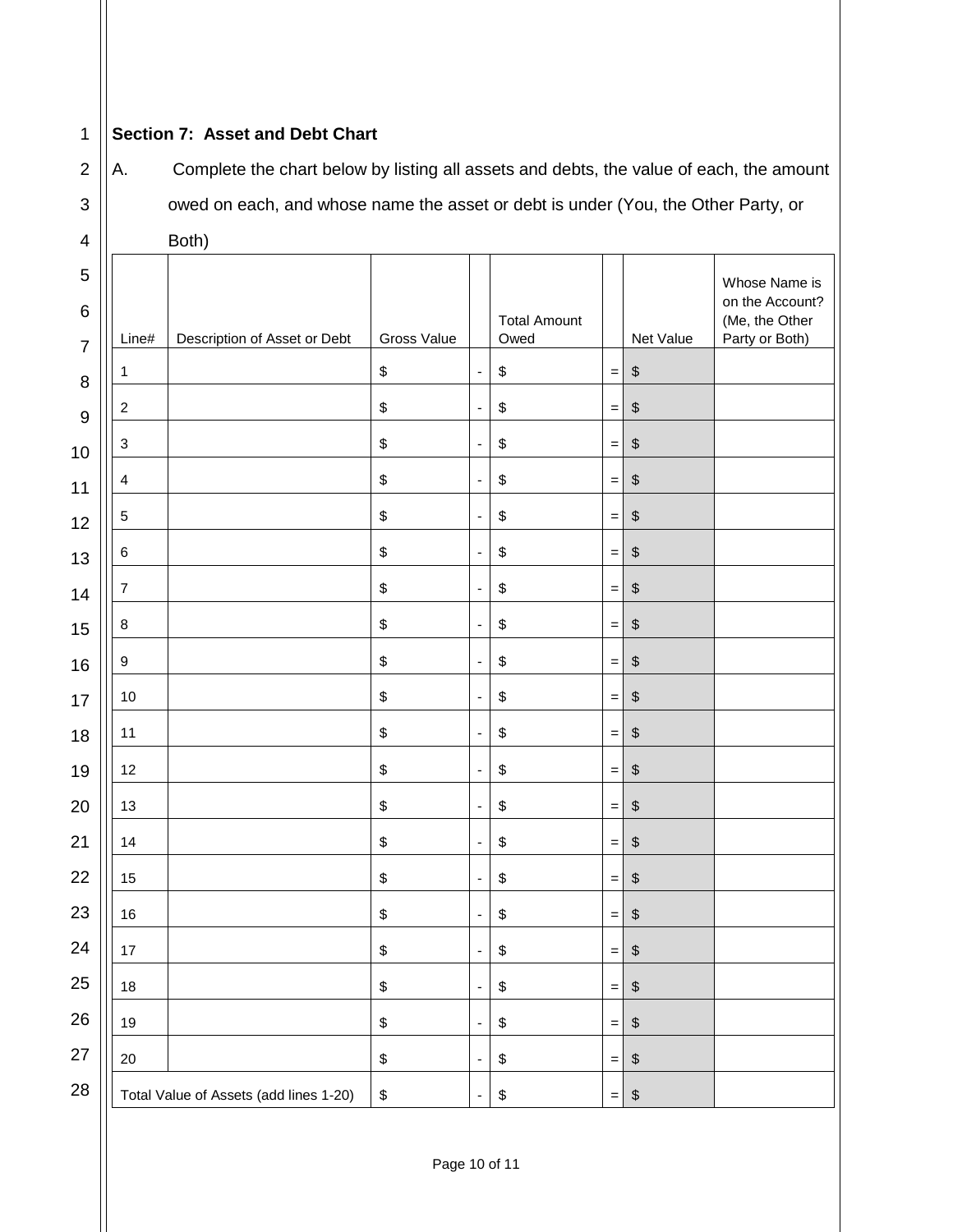B. Complete this Chart by listing all of your unsecured debt, the amount owed on each account, and whose name the debt is under. If more than 5 unsecured

debts, attach a separate sheet.

| 4  | Line | Description of Credit Card or Other<br>unsecured Debt | <b>Total Amount owed</b> | Whose Name is on the<br>Account? You, Your |
|----|------|-------------------------------------------------------|--------------------------|--------------------------------------------|
| 5  | #    |                                                       |                          | Spouse/Domestic Partner or<br><b>Both</b>  |
| 6  |      |                                                       | \$                       |                                            |
| 7  | 2    |                                                       | \$                       |                                            |
| 8  | 3    |                                                       | \$                       |                                            |
| 9  |      |                                                       | \$                       |                                            |
| 10 | 5    |                                                       | \$                       |                                            |
| 11 |      | Total Unsecured Debt (add lines 1-5)                  | \$                       |                                            |
| 12 |      |                                                       |                          |                                            |

IMPORTANT: Read the following paragraph carefully.

I am the  $(\boxtimes$  check one)  $\Box$  Plaintiff Defendant in the above action. I swear or affirm under penalty of perjury that I have read and followed all instructions in completing this Financial Disclosure Form. I understand that, by my signature, I guarantee the truthfulness of the information on this Form. I also understand that if I knowingly make false statements, I may be subject to punishment, including contempt of court.

*Your Signature Date*